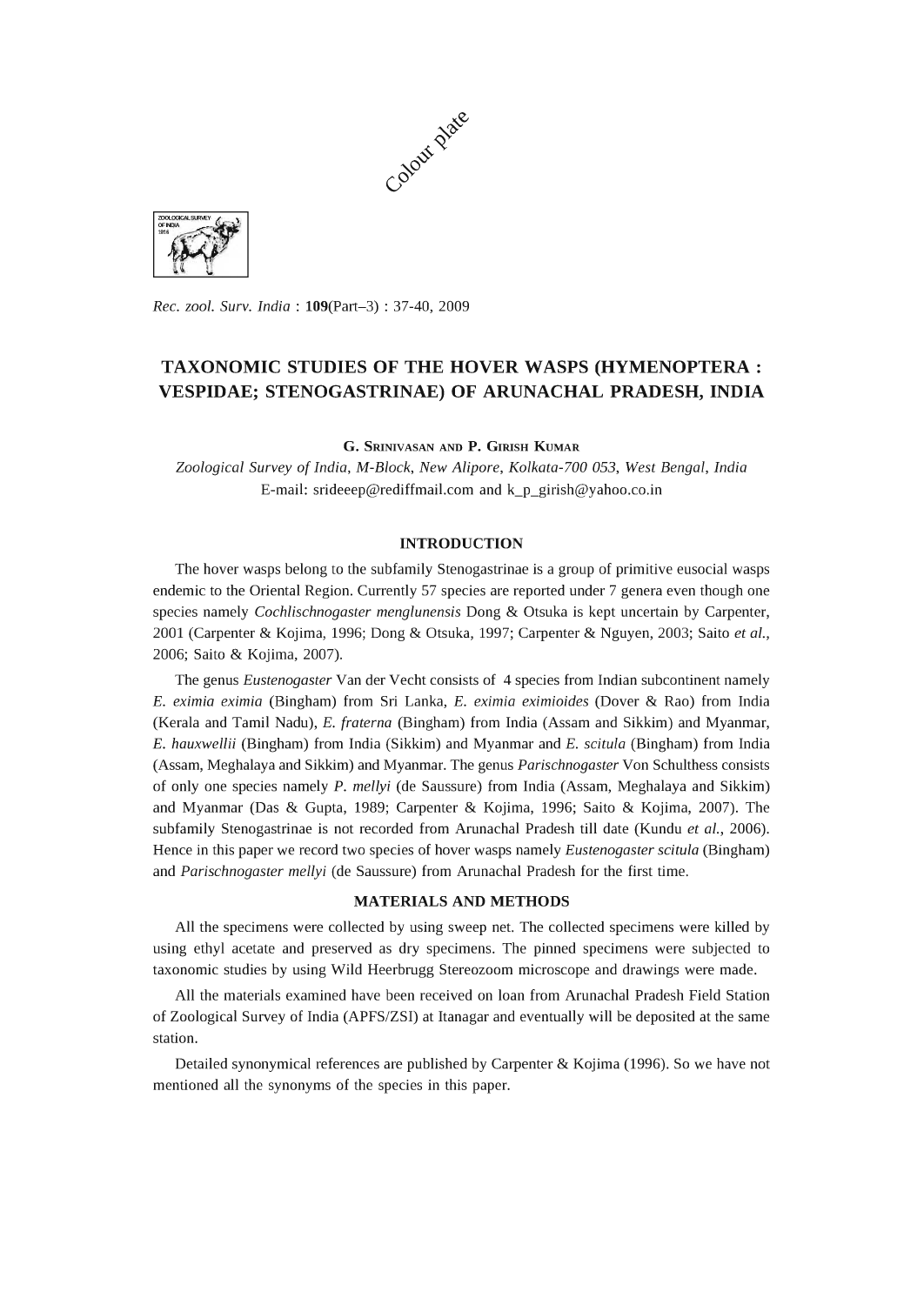*Rec. zool. Surv. India* 

#### **SYSTEMATIC ACCOUNT**

Family VESPIDAE

Subfamily STENOGASTRINAE

Genus *Eustenogaster* van der Vecht

1. *Eustenogaster scitula* (Bingham)

Genus *Parischnogaster* Von Schulthess

*2. Parischnogaster mellyi* (de Saussure)

# **RESULTS**

## **1.** *Eustenogaster scitula* **(Bingham)**

(Figs. 1 & 2; Plate-I)

*1897. Ischnogaster scitula* Bingham. *Fauna Brit. India, Hym.* 1 : 377 (Key), 379, female-"Rangit Valley, Sikkim; Margherita, Assam" (London).

*1983. Eustenogaster scitula* (Bingham): Das & Gupta. *Oriental Ins.* 17: 402. cat., syn., ref., distr.

*Diagnosis:* Female: Length 16-20 mm. Body black. Yellow markings as follows: A large mark on clypeus, propodeum with one circular small yellow mark on each side at apex, a line on fore tibia below, an elongated mark on each side of third gastral segment basally. Yellowish brown markings as follows : pronotum with an apical band interrupted in middle and not reaching tegula; a large mark on mesepisternum ventrally. Legs largely and gastral petiole laterally and ventrally with reddish tinch. Wings fusco-hyaline and iridescent. Body covered with silvery pubescence; supraclypeal area reticulate; interantennal space, frons, vertex up to posterior ocelli, pronotum on sides, mesoscutum, scutellum, mesepisternum above dorsal episternal groove and mesepimeron rugoso-reticulate. Vertex behind posterior ocelli with close large and small punctures. Pronotum smooth with moderately close deep punctures; postscutellum, dorsal and ventral metapleuron and propodeum with fine close superficial punctures.

Male: Length 16- 18.5 mm. Male differs from female in having mandible apically rounded with distinct blunt tooth (Figs. 1, 2).

*Variations:* The female and male specimens studied in this paper are showing the following variations from the descriptions provided by Das & Gupta (1989) : (1) Length: Female: 20 mm; Fore wing: 12 mm (in Das & Gupta, Female: 16- 17 mm; Fore wing: 15- 16 mm); (2) Length: Male: 18.5 mm; Fore wing: 12.5 mm (in Das & Gupta, Male: 16 mm; Fore wing: 15-16 mm); (3) Clypeus with a large yellow mark (in Das & Gupta, clypeus with a small yellow spot); (4) A



Figs. 1-2. : *Eustenogaster scitula* (Bingham) Fig. 1 : Female. Apex of right mandible showing teeth. Fig. 2. : Male. Apex of left mandible showing teeth.

D:ZSI\(Rec-'09)-109 Fol\Rec-l09(1)-40\(M-2)\38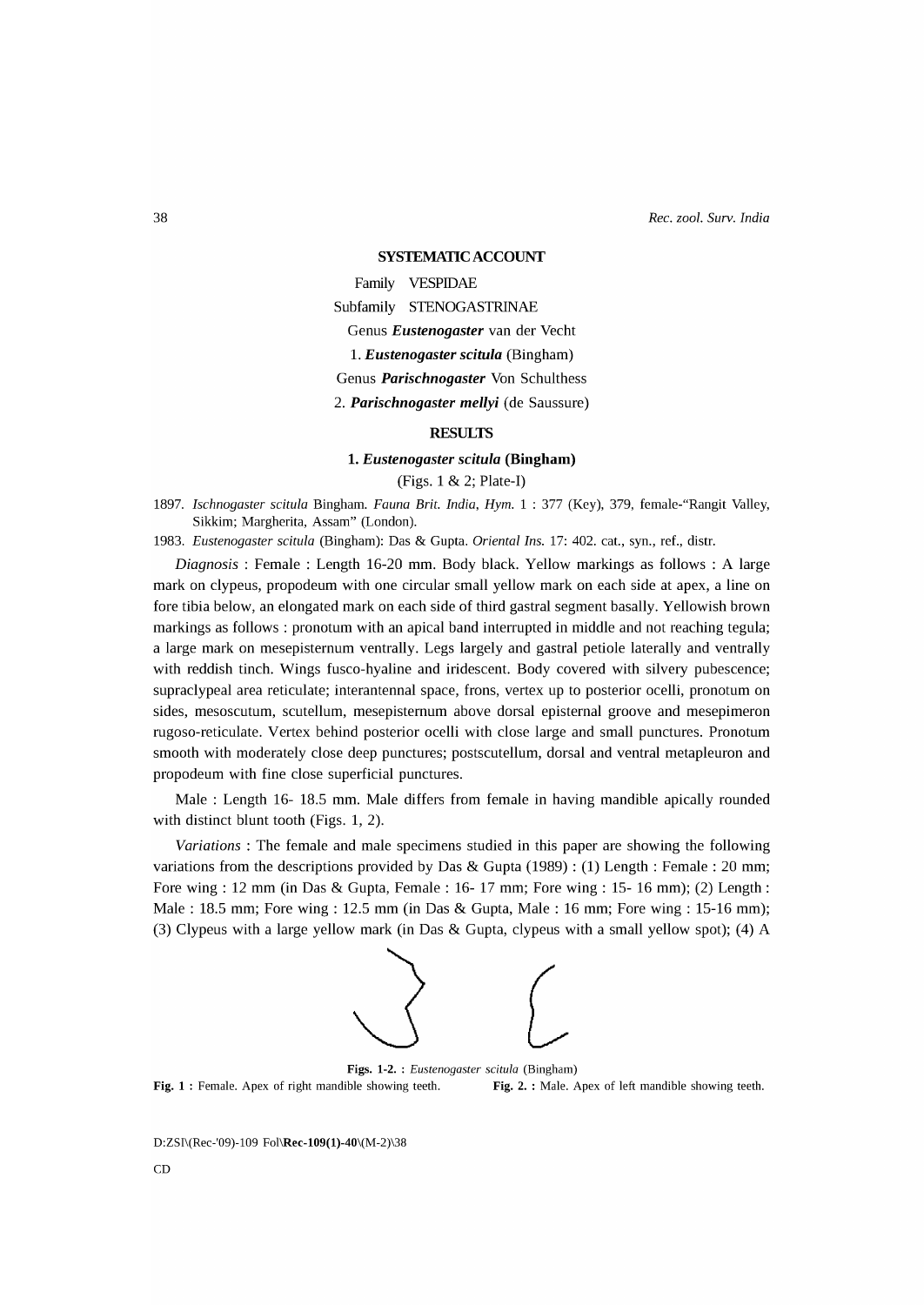yellow line present on distal fore tibia (in Das & Gupta, no yellow line on distal fore tibia). All other characters are similar to the description provided by Das & Gupta (1989).

*Distribution:* India (Arunachal Pradesh, Assam, Meghalaya and Sikkim).

*Elsewhere:* Malaysia and Myanmar.

*Material examined:* 1 Female, India, Arunachal Pradesh; Papumpare Dist.; Hathi Nallah Doimukh, 29.vi. 200S, colI. G. Srinivasan, Reg. No. 10/Inv. (APFS/ZSI). 1 Male, India, Arunachal Pradesh; West Siang Dist.; Payum village, 4.xii.2003, colI. G. Srinivasan, Reg. No. 11/Inv. (APFS ZSI).

*Remarks* : This forms the first report of this species from Arunachal Pradesh.

# *2. Parischnogaster mellyi* (de Saussure) (Plate-II)

*1852. Ischnogaster mellyi* de Saussure. *Ann. Soc. Ent. France.* (2) 10 : 25, PI. 2, Fig. 1, Male: "Java" (Geneva). *1927. Parischnogaster mellyi* (de Saussure) : von Schulthess. *Suppl. Ent.* 16 : 82, 87.

*Diagnosis:* Female: Length 10-11.S mm. Head black, thorax dark brown. Yellow markings are: mandible (except basal area and teeth reddish), antennal scape below, interrupted band on pronotal collar, broad apical uninterrupted band on pronotum, two oval marks at base and a circular mark at apex of mesoscutum, two circular marks on scutellum, a band on post scutellum at base, two marks on mesepisternum, one on dorsal metapleuron, two circular marks on propodeum at apex, a mark on fore and mid femora apically, a line below fore and mid tibia. Antenna, pronotum, mesopleuron and metapleuron (except the yellow marks), sides of propodeum, legs (except yellow marks) reddish brown. Gaster reddish brown. Yellow portions are: one short line on gastral petiole on sides towards apex, another on the side of petiolate second gastral tergite, two vertical lines on second gastral sternite on sides, third to sixth sternites with large marks on sides. Body narrow covered with fine silvery pubescence. Clypeus with a characteristic pointed tooth apically, basal two- thirds reticulatorugose, apical one- third with a few scattered large punctures; supraclypeal area, interantennal space, frons, vertex up to posterior ocelli, mesoscutum, scutellum, mesopleuron almost entirely rugoso-reticulate; inner orbit, ocular sinus almost smooth. Postscutellum with a few punctures in the middle; metapleuron with a few punctures in the middle; metapleuron mat; propodeum with irregular narrow striations and narrow but distinct median groove. Gastral petiole long, strongly swollen towards apex, slightly narrowed again at apex; maximum width of gaster lies at both second and third gastral segment.

*Variations* : The female specimens studied in this paper are showing the following variations from the descriptions provided by Das & Gupta (1989) : (1) Length 11.S-12 mm. (in Das & Gupta, 10 mm); (2) Head black (in Das & Gupta, head dark brown); (3) Clypeus entirely black (in Das & Gupta, clypeus with a yellow mark on apex); (4) Mandibles yellow except basal area and teeth reddish (in Das & Gupta, mandibles yellow except reddish teeth); (S) Fore coxa in front entirely brown (in Das & Gupta, fore coxa in front almost entirely yellow). All the other characters are similar to the description provided by Das & Gupta (1989).

*Distribution* : India (Arunachal Pradesh, Assam, Meghalaya and Sikkim).

*Elsewhere:* Indonesia, Malaysia, Myanmar, Philippines, Singapore, Thailand and Vietnam.

D:ZSI\(Rec-'09)-109 Fol\Rec-109(1)-40\(M-2)\39